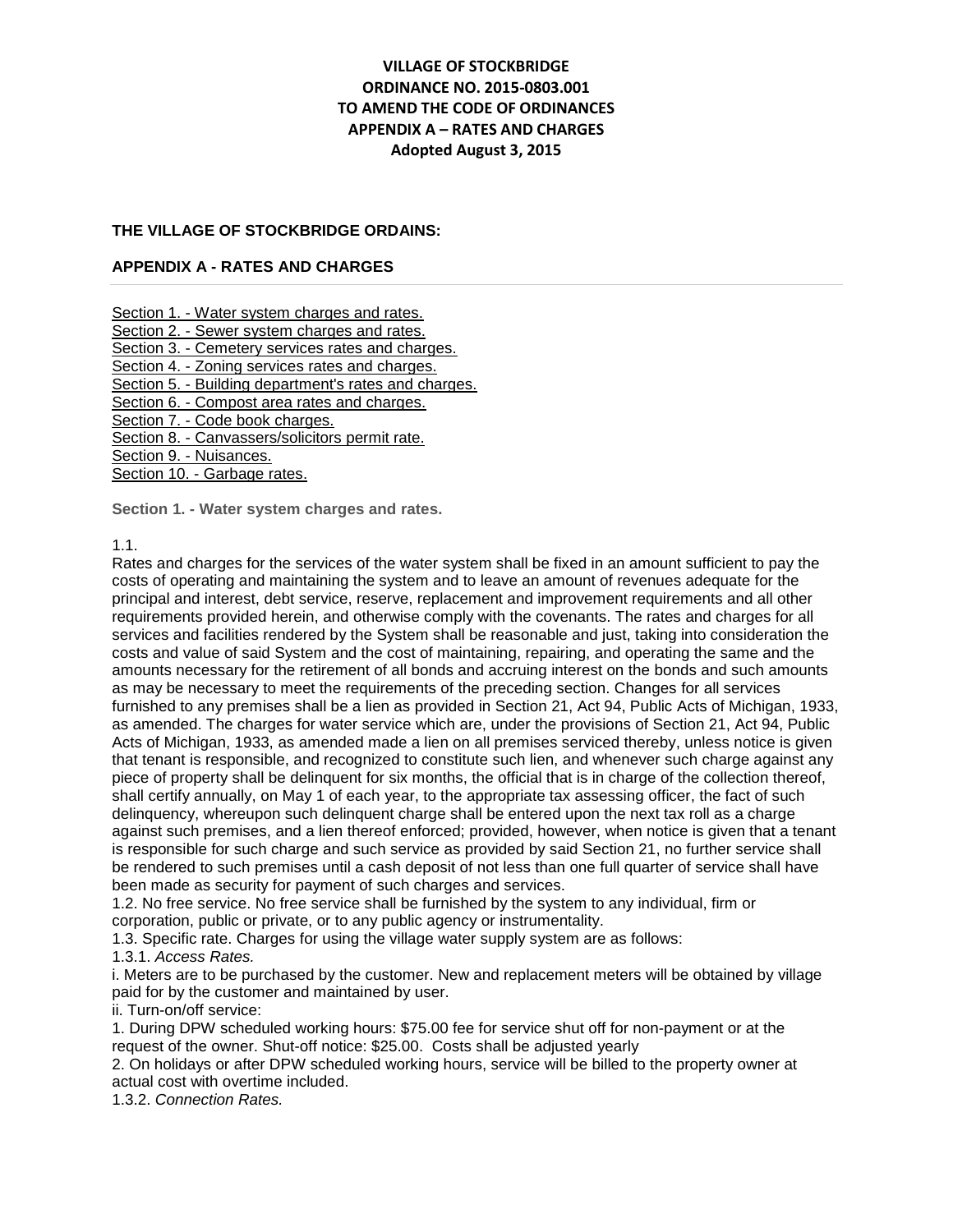i. Capital connection fee of \$2,500.00 per residential equivalent will be charged.

ii. Inspection fees of \$25.00 will be charged for inspection and all inspections will be made by the public works department.

iii. For connecting the village water supply to each customer, the charge shall be actual cost of the meter and material., for connection to the village's water system, plus actual labor and equipment cost of installation to the village.

iv. A deposit equal to the capital connection fee to making any connection. The cost of installing a service lead shall be paid within 30 days of invoice.

1.3.3. *Use Rates.*

i. *Metered customers.* 2015 Rates

1. Reserved.

1.3.3 Use Rates

i. METERED CUSTOMERS

1. Reserved

2. 3.86 per 1,000 gallons

3 Swimming pools for residents; same as above

```
4. RATES:
```
Water Ready to Serve (5/8"): \$30.42 (beginning August 3, 2015 – CPI) Water Ready to Serve (3/4"): \$27.13 (beginning August 3, 2015– CPI) Water Ready to Serve (1"): \$34.56 (beginning August 3, 2015– CPI) Water Ready to Serve (1.5"): \$44.41 (beginning August 3, 2015– CPI) Water Ready to Serve (2"): \$71.58 (beginning August 3, 2015– CPI) Water Ready to Serve (3"): \$271.55 (beginning August 3, 2015– CPI)

Water Ready to Serve (4"): \$345.61 (beginning August 3, 2015– CPI)

Water Ready to Serve (6"): \$507.12 (beginning August 3, 2015– CPI)

Water Ready to Serve (8"): \$700.34 (beginning August 3, 2015– CPI)

ii. *Customer age 65 or older.*

1.All customers age 65 or older are entitled to a ten percent discount on water usage only on their primary residence. Senior citizens must declare their eligibility at the village office prior to any quarterly billing. Said discount does not apply to any commercial account.

iii. *Sale of water from fire hydrants.*

1. The purchase of water from a fire hydrant shall be billed to purchaser at the rate of \$100.00 per connection (per truck load) not to exceed 10,000 gallons. In addition, the village may charge its actual costs of labor in opening/closing the fire hydrant and providing the water. \*Note: Backflow preventer required on all trucks.

iv. *Multiple units.*

1. Each separate living unit shall be given equal treatment in the imposition of rates and charges. Each unit will pay a ready to serve charge quarterly and receive a separate bill, which is defined as water ready to serve. Therefore, in the case of any two-family dwelling, multiple dwelling or commercial building, as those terms are defined in the zoning section of this code, there shall be a separate bill for each living or rental unit (Ready to serve charge and commodity charge. The owners of any such two-family dwelling, or commercial building, may choose to have a separate meter installed for each living unit, in which event the rates set forth in subsection 2.a. [1.33(i).] above shall apply to each. If no separate meter is installed, the owner shall pay the minimum ready to serve of a 5/8" rate RE, plus a prorated share at the rates specified in subsection 1.33(i) above.

v. *Municipal facilities.*

1. Village's municipal facilities without a meter shall not pay a fee .

2. Reserved.

3. Any municipalities facility using water with a meter shall not be billed.

vi. *Mandatory use of system.* All property owners within the village limits either vacant or occupied shall connect to the water system provided by the village, if available. Water service shall be deemed to be available if the village supply runs through or adjoining to any public street abutting the property. In the event a property owner does not make use of the village water system and if they are a resident with service available, they shall be charged a quarterly fee in the amount of water ready to serve (⅝"). Any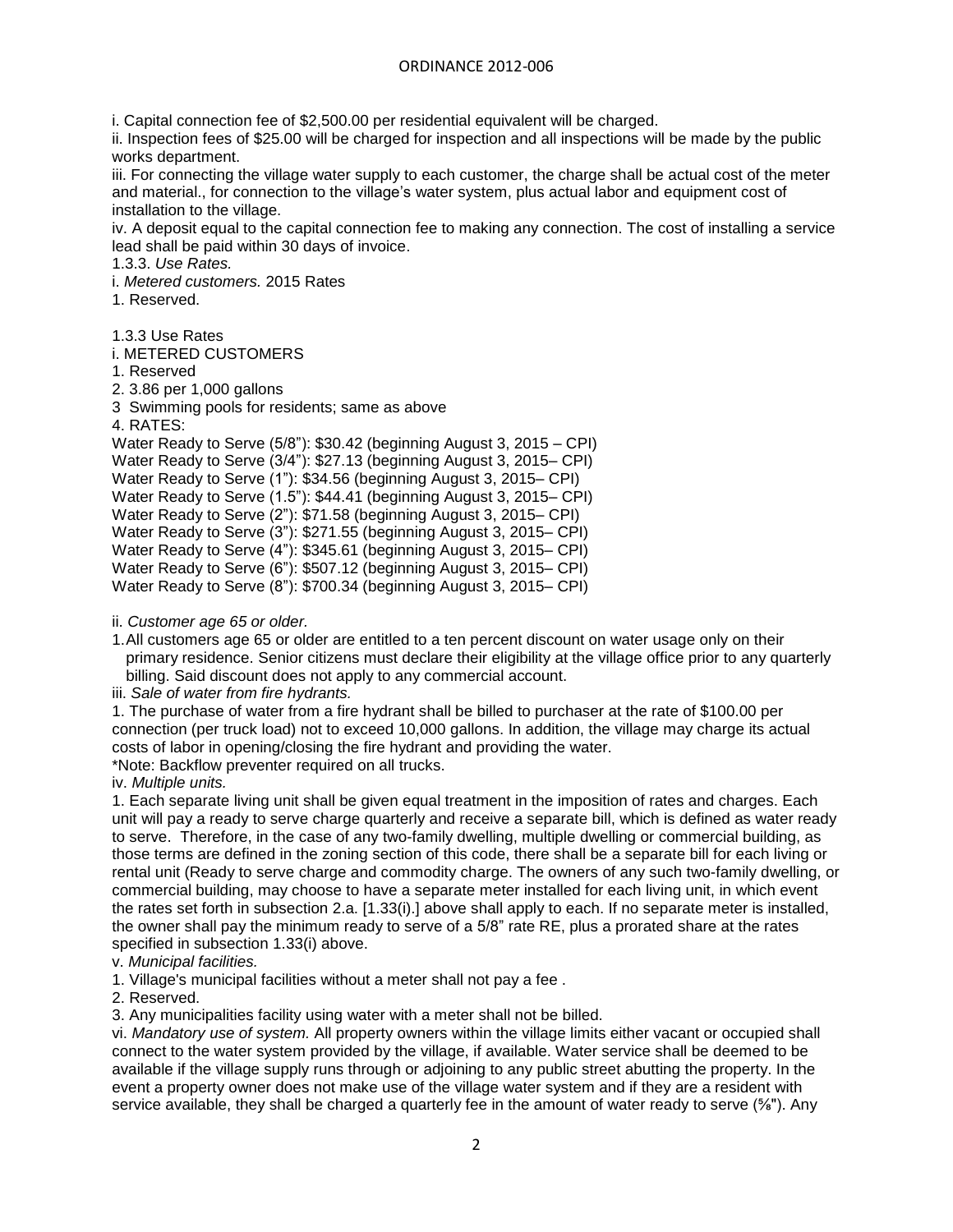new construction must connect to the water system, if available. This applies to all property owners whether vacant or occupied.

vii. *Reserved.*

viii. *Commodity charge for usage:*

a)

\$\$3.86 per 1,000 gallons (beginning August 3, 2015 –CPI).

b) Beginning January 1, 2012, and annually thereafter, the commodity charge for usage shall be adjusted and the rate increased by the factor provided in the Consumer Price Index (CPI) as determined by the U.S. Bureau of Labor Statistics.

1.3.4. *Billing periods quarterly periods; billing procedure.* For the purpose of making and collecting charges for water used by consumers, the calendar year shall be divided and designated as follows: Quarterly periods for water and wastewater usage and water ready to serve and wastewater ready to serve shall begin on the first day of January, April, July, and October respectively and shall extend to the beginning of the succeeding quarter, and all rates and charges for water supplied [during] any quarter shall be paid within 20 days from the date of billing, provided however, that the village council may by resolution and notice to consumers, published in a newspaper of general circulation in the Village of Stockbridge, modify this billing procedure from time to time and the village may estimate water consumption in determining the customer's water charge for such period and bill said customer accordingly; actual readings for such customer's meter shall be made at least once a year and upon such actual meter reading, the village shall then either credit or debit each respective water account so that the ultimate charges to each account will reflect the charges for only the actual amount of water used and to be paid for in accordance with the water rates hereinafter specified.

1.3.5. *Special rates.* For special services or in special circumstances, the village may establish by contract a special rate for water services.

**Section 2. - Sewer system charges and rates.**

2.1. *Collection and disposal charges.* All users:

2.1.1 Readiness to serve charge: \$74.55 per REU per quarter (regardless of sewer usage).

Readiness to serve charge: \$24.49 per REU per month (regardless of sewer usage) (beginning January 1, 2013 – CPI).

2.1.2 Commodity charge for usage:\$6.19 per 1,000 gallons used (beginning January 1, 2013 – CPI).b) Beginning January 1, 2012, and annually thereafter, the commodity charge for usage shall be adjusted and the rate increased by the factor provided in the Consumer Price Index (CPI) as determined by the U.S. Bureau of Labor Statistics.

2.1.3. Flat rate for non-metered customers \$113.93 per REU per quarter. (beginning August 3, 2015 – CPI).2.1.3a. Flat rate for metered customers, is \$74.55 per REU per quarter. (beginning August 3, 2015– CPI).

2.1.4. \$25.00 for each sewer connection permit inspection fee and all inspections will be performed by the public works department. Costs shall be adjusted yearly.

2.1.5. \$5,000.00 per REU for capital connection charges.

2.1.6. Turn on/off service for sewer:

2.1.6.1. During DPW scheduled working hours, \$75.00 for service. Costs shall be adjusted yearly.

2.1.6.2. On holidays or after DPW scheduled working hours, on/off service will be billed to the property owner at actual cost with overtime included.

2.1.7. Summer meters: The village may provide users with a meter to connect to their outside faucets between May 1 through October 1 of each year, until all meters available are used.

i. If the meter is not returned, then the user shall pay \$95.00, the cost of replacement; or if the meter is not returned in good working order, the user shall pay the repair or replacement cost whichever is greater. ii. The user shall be entitled to a reduction in his sewer usage rate for the amount of gallons recorded by the summer meter, which shall be accounted for on the user's October sewer bill.

iii. Residents who chose to purchase their own garden meter can do so at their own expense including installation. Summer meter reads will be read along with the regularly scheduled village sewer and water reads. Residents who use garden meters will only be charged for water used.

2.2. *Table of Unit Factors.*

2.2.1. For all users of the system, and except as otherwise provided herein, the village adopts a table of units, the same being entitled "Table of Unit Factors" for the Village of Stockbridge Wastewater Collection and Treatment System. [Exhibit A]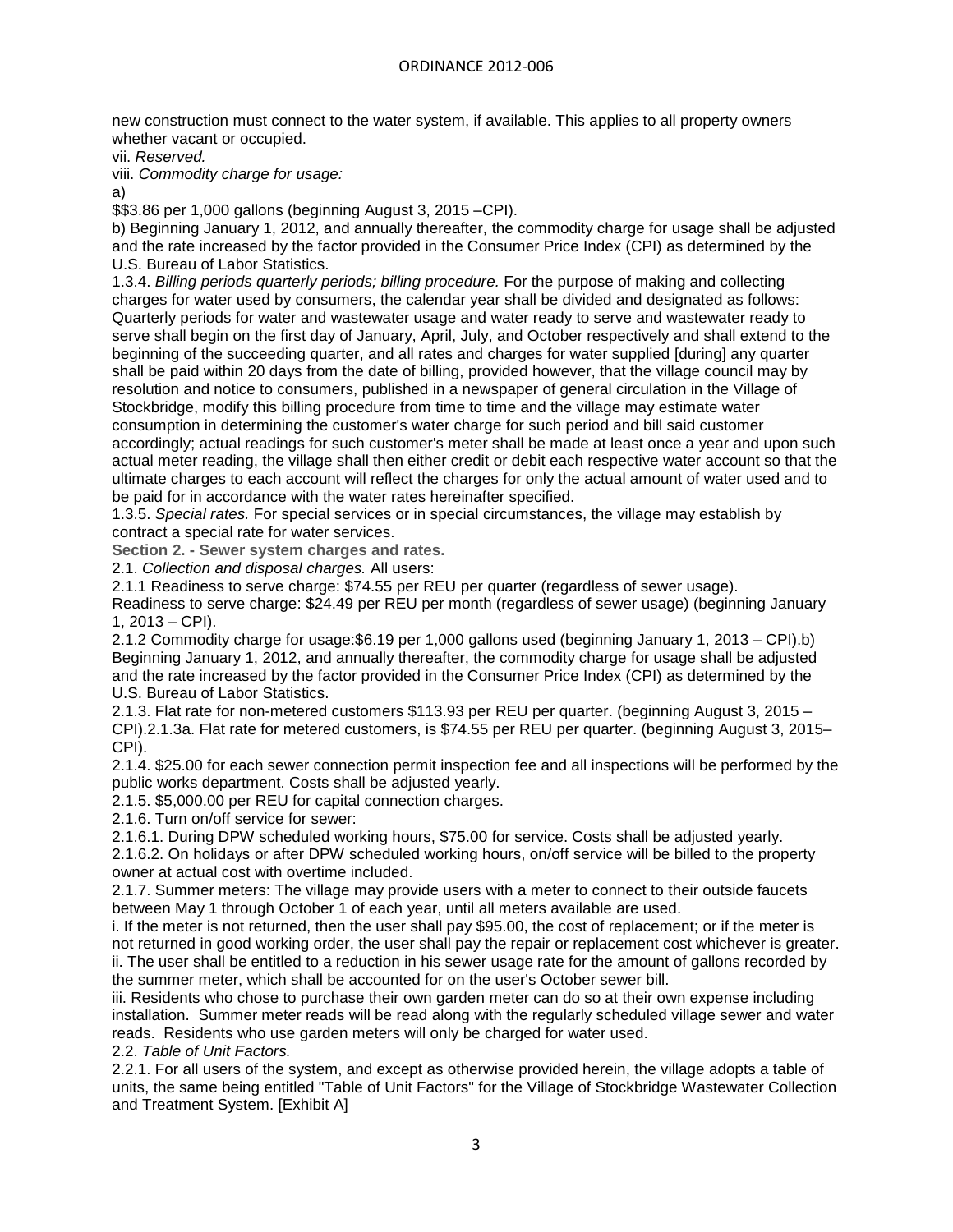2.2.2. Rules for interpreting Table of Unit Factors.

i. The minimum equivalent factor for all users shall be one (1.0) RE, equal to 20,200 gallons per quarter. ii. Equivalent units for users not originally contained in the table may be added by resolution of the village council.

iii. Where multiple businesses exist at one location the various businesses shall be combined for determining the equivalent units (number of RE) at such location.

2.3. *Sufficiency of rates: Revision or modification of equivalent units.*

2.3.1. *Review.* The equivalent units of users having an equivalent unit factor of more than one (1.0) RE shall be reviewed by the village when the village deems necessary

2.3.2. *Review of metered users.* Review of users with meters where the user has been required pursuant to ordinance or by agreement to install a meter to register flow, the equivalent unit factor for purposes of determining the service charge of such user shall be reviewed and adjusted yearly to assure the equivalent unit for factor assigned to said user is compatible with use. The formula for determining the equivalent unit factor for such users for purposes of determining the service charge for the next fiscal year shall be as follows: Average quarterly use during previous year divided by 20,200 gallons equals the equivalent unit factors (number of RE).

2.4. *Appeal.* A property owner having an equivalent unit factor of more than one, may upon written request, appeal to the Stockbridge Village Council.

2.5. *Effective dates for application of equivalent units.* Where equivalent units are used to determine the connection service and other charges of a property owner, the equivalent unit which shall be used in the calculation of such charges shall be the equivalent unit factor assigned to said factor as of the following dates:

2.5.1. For calculating a capital connection charge, the date the property owner applies for the permit or the last day of the period during which he is required by this ordinance to connect to the system, whichever comes first.

2.6. *Village of Stockbridge use.* For the reasonable cost value of sewage disposal services rendered to the village and its various departments by the system, the village shall pay according to the amounts set forth in the Table of Unit Factors.

2.7. *Operation and maintenance surcharge.* The rates and charges set forth herein notwithstanding, if the character of the sewage of any user shall impose an unreasonable additional burden upon the sewage disposal and/or transmission system of the village, then and in that event an additional charge shall be made over and above the rates herein established. Effluent in excess of the maximum limitations imposed by this ordinance shall be deemed prima facie subject to surcharge. If necessary to protect the system or any part thereof, the Village shall deny the right of any user to empty such sewage into the system. Surcharges required by this section shall be computed as the pro-rate share of the annual cost of operation and maintenance, including replacement, attributable to treating the substance multiplied by the ratio of weight of sur-chargeable excess of the discharged substance to the total weight of such substance that is treated in that year. This amount shall be collected on the basis of estimated surchargeable amounts with each periodic billing and shall be adjusted annually to reflect actual operation, maintenance and replacement costs. Surcharge rates shall be established by resolution of the village council and the amount and necessity of surcharge may be applied by the user to the Stockbridge Village Council. The sewer surcharge fee for treatment of sewage in excess of normal concentration shall be as follows:

| 2.7.1 Pollutant and Limit                               | Surcharge Rate | Instantaneous<br>Maximum |
|---------------------------------------------------------|----------------|--------------------------|
| Suspended solids in excess<br>[200 mg/l limit]          | $$0. .19$ /lb. | 350 mg/L                 |
| BOD5 in excess of<br>$[220$ mg/l limit]                 | $$0.47$ /lb.   | 400 mg/L                 |
| Ammonia Nitrogen in excess<br>$[25 \text{ mg/l limit}]$ | \$0.67/lb.     | 50 mg/L                  |

2.7.2. Chemical oxygen demand (COD) in excess of 330 mg/l may be used at the discretion of the village instead of BOD. In such cases the excess COD concentration shall be multiplied by the known BOD/COD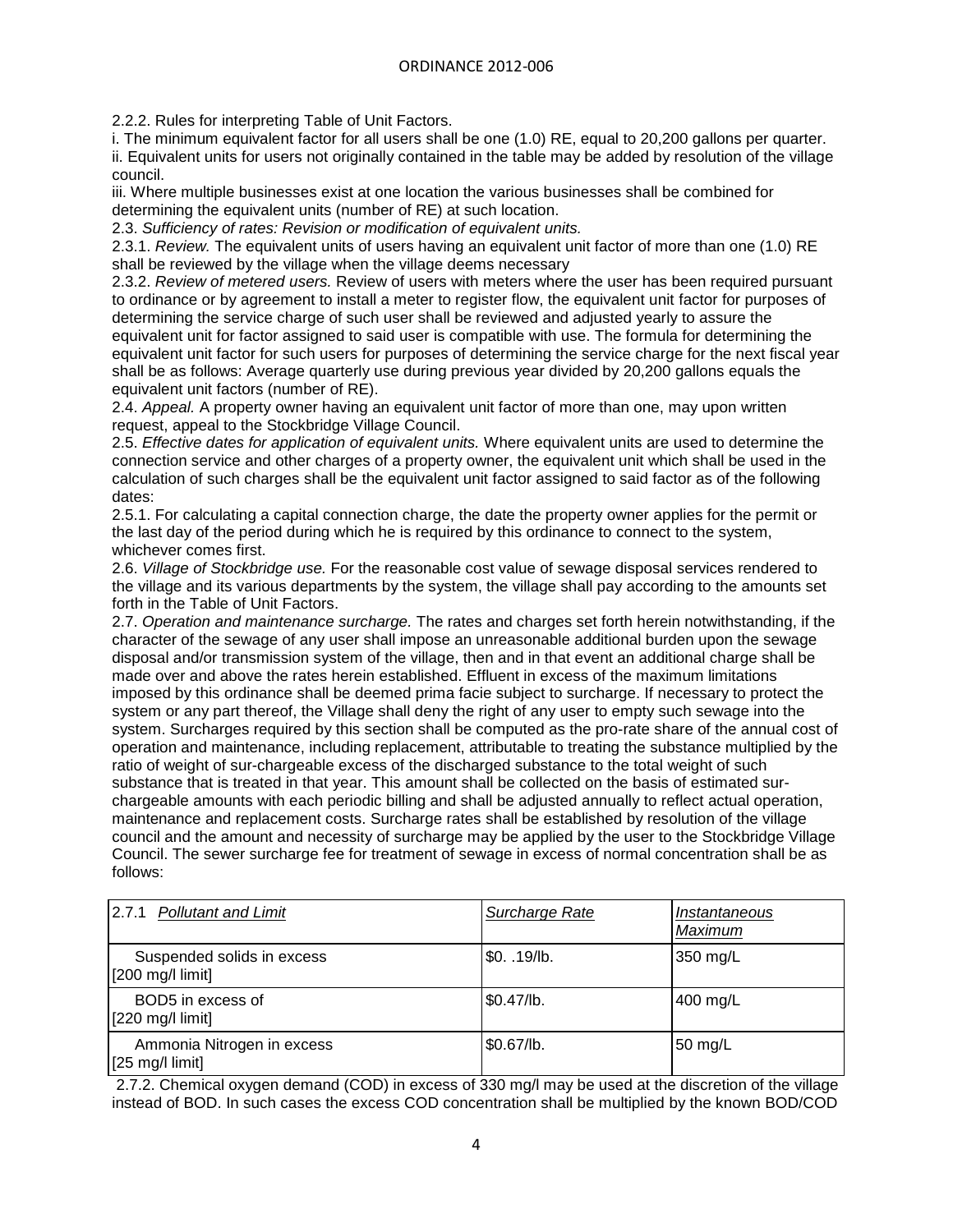ratio or by a ratio of two-thirds to establish an equivalent BOD concentration and corresponding surcharge.

2.7.3. Calculation of sewer surcharge fee for treatment of sewage in excess of normal concentration: 2.7.3.1. Excess lbs = (gallons discharged/1,000,000) × 8.34 × [(lab results) - (Limit of Particular Pollutant)] 2.7.3.2. Surcharge Fee  $(\$) = (Excess lbs) \times S$ urcharge Rate

2.7.3.3. In no circumstances shall the customer exceed the instantaneous maximum concentration, as set forth above.

2.7.3.4. Beginning with January 1, 2004, the surcharge rate for usage shall be adjusted annually, on January 1 of each year, by the Consumer Price Index (CPI), as defined by the U.S. Bureau of Labor Statistics.

2.8. *Inspection fees.* The cost of connecting private premises to the Village sewer shall not be paid from the proceeds of the bond issue or from the revenues of the system but shall be paid by the property owners. In addition, each premises connecting to the facilities of the system shall pay a charge for the inspection of such connection. Such charge shall be payable in cash upon application for permit to connect said system and shall be in the amount of \$25.00 for each sewer connection. Each unit in a multiple commercial premise, each living unit in a duplex, apartment or housing project and each mobile home space in a mobile home park shall be treated as a separate user and a separate inspection charge shall be made for each such user; provided, however, that such charge shall be made only once for each sewer service to each mobile home space in a mobile home park upon application for sewer service to such park.

# 2.9. *Capital connection charge.*

2.9.1. A capital connection charge of \$2,500.00 shall be charged for each single-family residence or residential equivalent unit connecting to the system, said fee to be deposited in the village improvement fund and used to pay expenses of the sewer system as may be deemed necessary by the village. 2.9.2. The unit factor schedule shall be used in determining the capital connection charge.

2.9.3. In the event that a sewer capital connection charge has not been established by resolution in regard to a particular use, then with approval of the village council, an estimated charge shall be made and such charge collected prior to connection to the system, except where otherwise provided in this ordinance. Where this procedure is used, the user shall, as a condition of connection, give written assurance to the village providing for a later adjustment of the connection fee. The adjustment shall be based upon the ratio of actual volume of sewer use by such customer to the average use of a singlefamily residence.

2.9.4. A stub or lead charge based upon the actual cost of labor and material shall be charged in addition to the capital connection charge provided for herein.

2.9.5. The village shall pay one-third of the cost of the first 300 feet of any sewer extension. The developer shall pay the remaining two-thirds of the first 300 feet, plus 100 percent of anything beyond 300 feet.

2.10. *Voluntary connections.*

2.10.1. The owner shall pay the actual cost of all pipe, risers, stubs, or other apparatus and the costs of all labor necessary to accomplish said connection and, in addition thereto, shall pay a permit-inspection fee of \$50.00.

2.10.2. The connection to, and use of, the system by such premises shall be by gravity flow except by prior approval of the village.

2.10.3. Surface of any distributed right-of-way shall be returned to the condition at least equal to that existing before any excavation was undertaken.

2.10.4. The owner shall obtain prior approval from the village of all plans and specifications and materials to be utilized to accomplish said connection.

2.10.5. All wyes, stubs, pipe, risers or other apparatus not owned by the village shall, after installation and inspection, become for purposes of operation and maintenance the responsibility of the owner. The responsibility of the Village of Stockbridge for operation and maintenance shall be limited to sewer mains, manholes, lift stations, and the wastewater treatment plant located within the village.

2.10.6. Upon voluntary connection as hereinbefore set forth, said owner and premises shall be subject to all ordinances, resolutions, rules and charges relating to use of the system then in effect and thereafter amended.

2.11. *Denial of voluntary connection.* The village may deny the application of any person for sanitary sewer use hereunder. Criteria for denial shall include, but not limited to: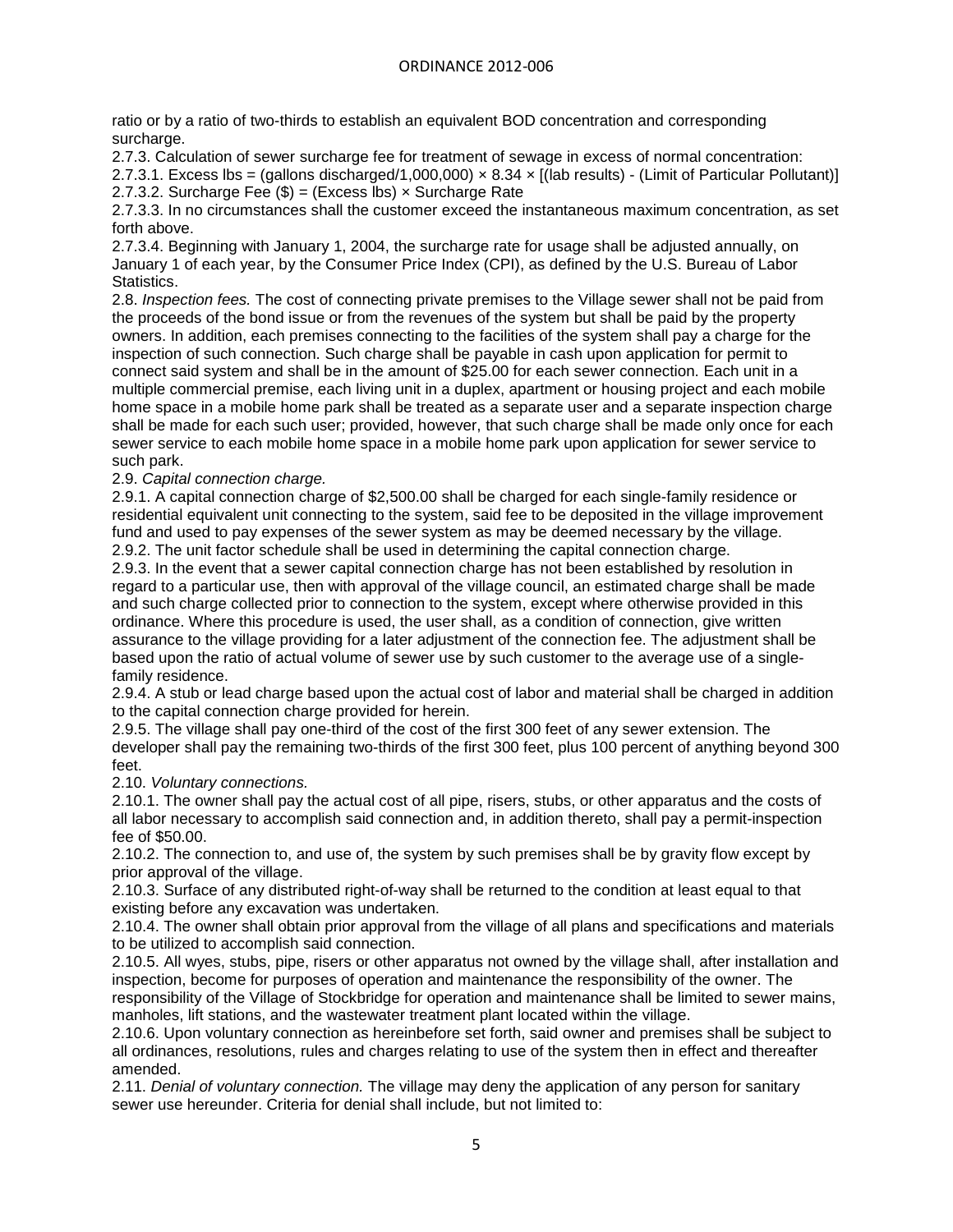2.11.1. Compliance with relevant village sewer and land use ordinance, regulations and plans.

2.11.2. The effect of such proposed use upon the village sewer system as a whole.

2.11.3. Then current sewer transmission and treatment capacity.

2.11.4. Prior commitments for sewer availability.

2.11.5. Litigation or other contingency requirements which may result in additional sewer use.

2.12. *Contractual rates.* The foregoing provisions relating to rates shall not be construed as prohibiting any special agreement or arrangement between the village and the users or class of users whereby the sanitary wastes of unusual strength or character of such user or class of users may be accepted into the system, subject to payment therefor by said user or class of users.

2.13 *Revision of rates and charges.* The rates established by this resolution shall be reviewed at least annually and are estimated to be sufficient to provide revenue for the payment of the operation and maintenance costs, debt service charges and such other charges and expenditures for the system and the same may be revised and fixed by resolution of the village council as may be necessary to produce the amounts required to pay such charges and expenditures and provide the funds necessary for the maintenance of the financial integrity of the system. The rates and charges for operation, maintenance, and replacement shall be proportional and comply with applicable state and federal regulations.

2.14. *Deferring charges.* No free service shall be furnished to any user of the system, and there shall be no waiver or forgiveness of charges levied pursuant to the terms hereof. The foregoing notwithstanding, any resident eligible for deferment of payment of such fees pursuant to the laws of the State of Michigan shall be afforded ample opportunity to request such deferment or partial payment in accordance therewith.

2.15. *Special assessments.* The foregoing notwithstanding, nothing contained in the ordinance shall be construed as limiting, modifying or amending the special assessments levied against certain properties within the village in connection with the construction of sanitary sewers which special assessment charges shall be due and payable according to the terms of the resolutions and actions of the village council heretofore taken.

2.16. *Enforcement of charges.*

2.16.1. Non-payment of special assessment connection, capital connection charge or service charge. Non-payment of said charges shall subject the property owner to liability for such charges and penalties as provided for a late or delayed connection.

2.16.2. Non-payment of service charge.

i. Discontinuance of service. In the event a service charge remains delinquent for a period in excess of three months, the village shall have the right to shut off and discontinue sewer service to such owner. Such service shall not be re-established until all delinquent charges, penalties and a charge for the discontinuance of such service shall be paid. The turn-off charge is established by the village council in the amount of \$75.00, plus actual costs.

ii. Collection by litigation. In addition to discontinuing service to said user, the village shall have the option of collecting all such delinquencies and penalties due hereunder by legal proceedings in a court of competent jurisdiction.

iii. Collection by enforcement of lien. Service charges of areas within the village, including penalties due thereon which remain delinquent for a period in excess of three months shall constitute a lien on the premises served. Such a lien shall be perfected by the village official or officials in charge of the collection thereon, by certifying annually not later than May 1st of each year to the tax assessing officer the fact and the amount of such delinquency. Thereupon, such charges shall be entered by the tax assessing officer of the village upon the next tax roll as a charge against the premises and shall be collected and the lien thereof enforced in the same manner as general taxes against such premises are collected, and the lien thereof enforced. Provision for collection of service charges, including penalties for delinquent service charges for areas outside the village limits shall be by contractual agreement between the village and owners of said connections outside the village.

**Section 3. - Cemetery services rates and charges.**

3.1. Resident grave site cost: \$600.00

Non-resident grave site cost: \$800.00

\$100.00 per transfer per new deed created

Resident and non-resident designated cremation site costs: \$300.00

3.2. Grave openings for weekday funerals: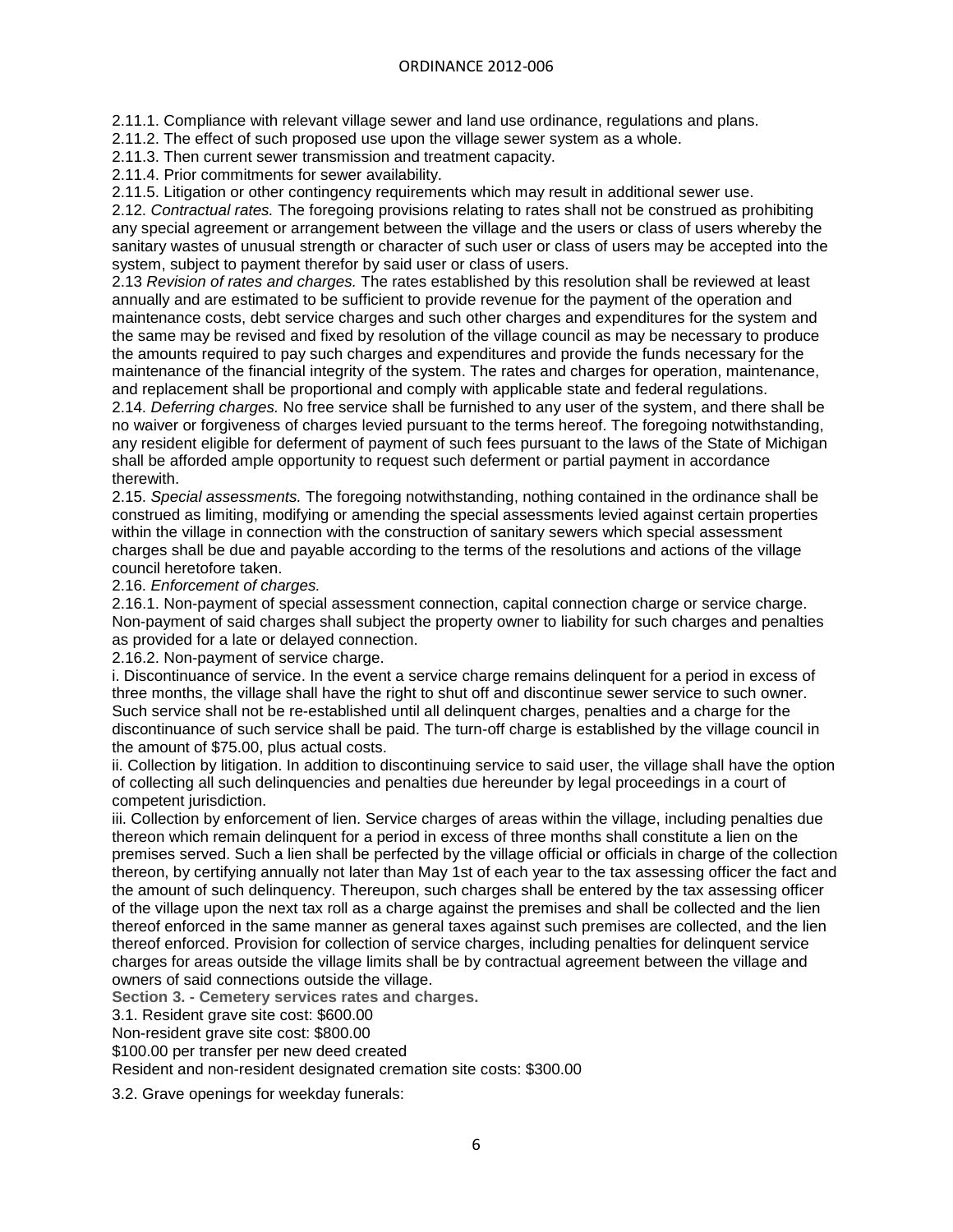| <b>Type</b> | Resident | Nonresident |
|-------------|----------|-------------|
|             |          |             |
| Adult       | \$400.00 | \$700.00    |
|             |          |             |
| Infant      | \$200.00 | \$500.00    |
|             |          |             |
| Cremation   | \$200.00 | \$500.00    |
|             |          |             |

3.3. Weekday funerals scheduled on or after 3:30 p.m. will be charged the Saturday rates.

3.4. Funerals scheduled for Saturdays will be charged rates as follows:

| <b>Type</b> | Resident | Nonresident |
|-------------|----------|-------------|
| Adult       | \$500.00 | \$800.00    |
| Infant      | \$325.00 | \$525.00    |
| Cremation   | \$300.00 | \$550.00    |

3.5. Funerals scheduled for Sundays and holidays will be charged rates as follows:

| <b>Type</b> | Resident | Nonresident |
|-------------|----------|-------------|
| Adult       | \$700.00 | \$1,000.00  |
| Infant      | \$525.00 | \$725.00    |
| Cremation   | \$500.00 | \$750.00    |

3.6 No burials on the following Holidays: Memorial Day, 4th of July, Labor Day, Thanksgiving, Christmas Day, and New Years Day. All fees and costs received as provided above shall be paid into the village treasury and constitute a fund to be denominated the "Cemetery Fund," with the exception of 25 percent of the resident and non-resident lot price, which shall be paid into a fund constituted and denominated as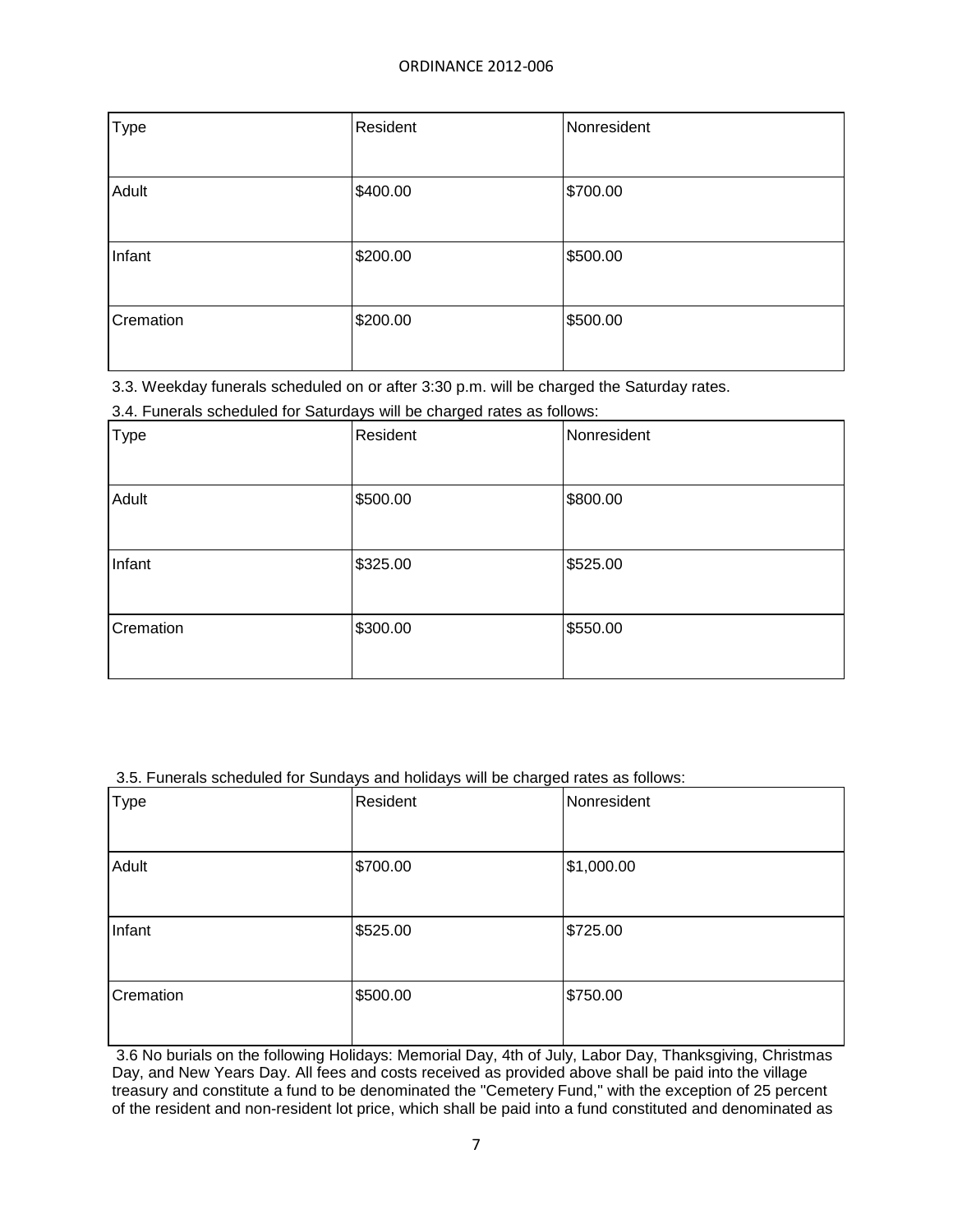the perpetual care fund. One-third of the principal plus accumulated interest presently constituting the perpetual care fund and paid into such fund in the future may be used and withdrawn by village council action each year to defray the costs and expenses of improving, care for and maintaining the cemetery. The use of such funds shall be reflected by appropriate adjustments to the budget for the cemetery.

3.7. Marker/foundations are \$0.50 per square inch. Figured with a two-inch border around the actual size of the marker.

**Section 4. - Zoning services rates and charges.**

4.1. Zoning Permit (Residential).....\$65.00

Zoning Permit (Commercial).....\$120.00

4.1.1. Zoning ordinance enforcement.....15.00/hour

4.2. Certificates of occupancy/existing building (Section 1301.3(a)).....\$50.00

4.3. Special use permits (Chapter VI, Article II, Section 6-35) the following set fee, plus the actual cost of administration, village planner, engineer, and legal fees, and like fees expended in processing the application.

4.4. Rezoning (Section 1601.2.4), plus actual costs of publication, mailing, administration, and legal fees.....\$100.00

4.5. Appeals to the zoning board of appeals (Section 1401).....\$100.00

4.6. Sign permit.....\$65.00

4.7. Variance (plus actual cost of publication, mailing, administration, and legal fees).....\$100.00

4.8. Divisions of platted subdivision lots.....\$100.00 for the first division, plus \$35.00 for each additional division proposed from the same parent lot. Additionally, the applicant is responsible for the actual costs of publication and notice, legal fees, engineering fees, and assessor/treasurer fees.

4.9. Division of un-platted lots.....\$100.00 for the first division, plus \$35.00 for each additional division proposed from the same parent parcel. Additionally, the applicant is responsible for the actual costs of publication and notice, legal fees, engineering fees, and assessor/treasurer fees.

4.10. Site plan review (Article VI, Chapter), (plus actual costs of administration, planner review fees, engineering fees and legal fees).....\$100.00

4.11. Municipal standards book.....\$75.00

4.12. Fence Permit.....\$65.00

4.13. Violations to the following ordinances—Artificial pools; airborne emissions; noise and vibration; use, storage and handling of hazardous substances; storage and disposal of solid, liquid, and sanitary wastes; fire hazards .....\$75.00

per violation

| <b>RESIDENTIAL</b>                                    |                                                              |          |
|-------------------------------------------------------|--------------------------------------------------------------|----------|
| <b>BUILDING</b><br><b>PERMIT</b>                      | New House                                                    |          |
| All Building<br>Permits must<br>have Zoning<br>Permit | Administration                                               | \$35.00  |
|                                                       | <b>Plan Review</b>                                           | \$150.00 |
|                                                       | Permit Fee: \$0.27 x square footage (includes 7 inspections) |          |
|                                                       | Additional or failed inspections (each)                      | \$50.00  |
|                                                       | Decks & Porches & Additions                                  |          |
|                                                       | Administration                                               | \$35.00  |
|                                                       | Plan Review (Additions = \$30.00)                            | \$100.00 |

**Section 5. - Building department's rates and charges.** 5.1. VILLAGE OF STOCKBRIDGE BUILDING DEPARTMENT FEE WORKSHEET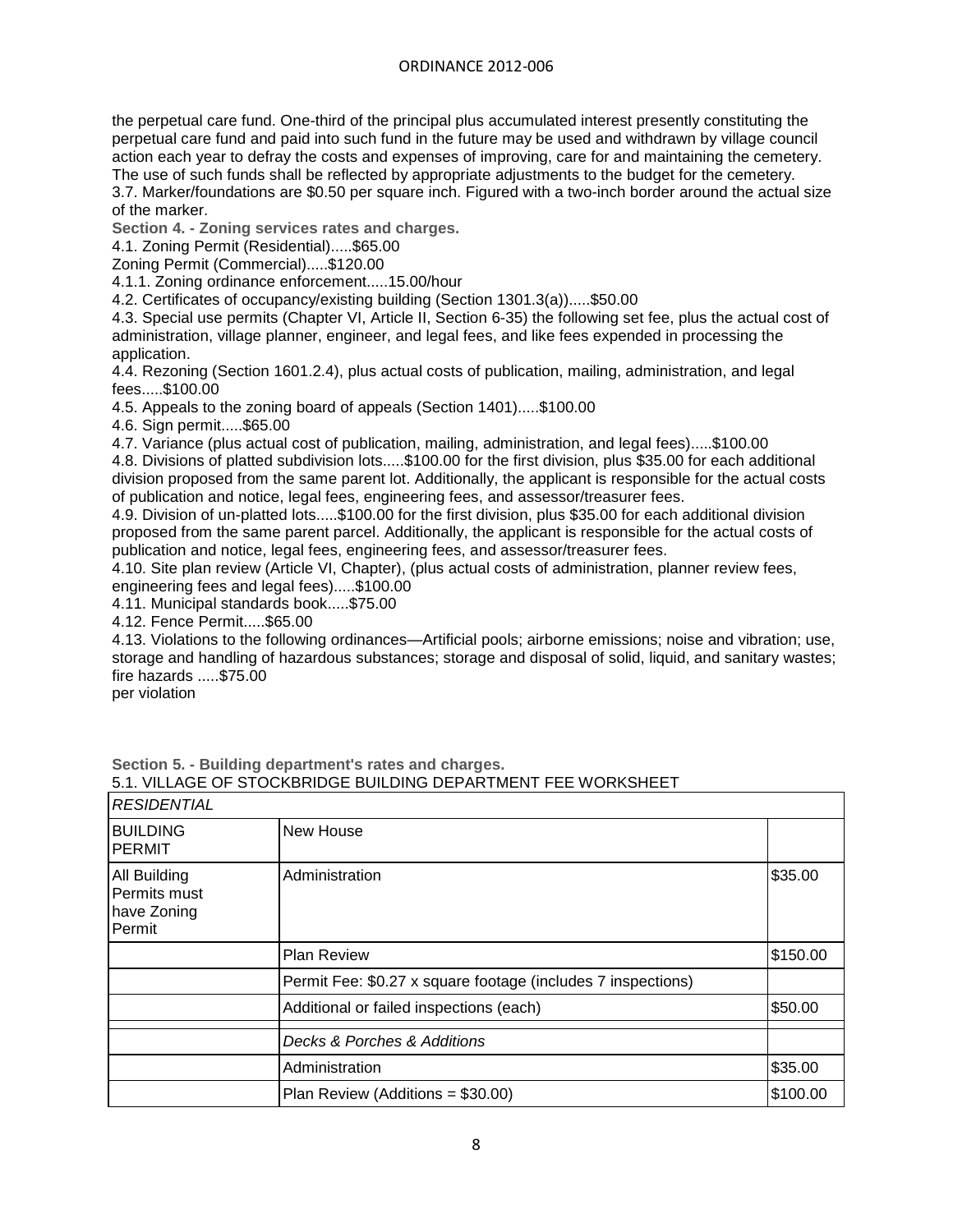|                                    | Inspection Fees: Decks-Usually 2 inspections                                   | \$100.00     |
|------------------------------------|--------------------------------------------------------------------------------|--------------|
|                                    | Inspection Fees: Covered Porch-Usually 3 inspections                           | \$150.00     |
|                                    | Additions: Usually 7 inspections                                               | \$350.00     |
|                                    | Additional or failed inspections (each)                                        | \$50.00      |
|                                    | Manufactured Home with/without attached garage                                 |              |
|                                    | Administration                                                                 | \$35.00      |
|                                    | <b>Plan Review</b>                                                             | \$150.00     |
|                                    | Permit fee: \$0.17 x square footage (includes 4 inspections)                   |              |
|                                    | Additional inspections or failed inspections (each)                            | \$50.00      |
|                                    | <b>Auxiliary Buildings</b>                                                     |              |
|                                    | Driveway Permit-If needed-(See above)                                          |              |
|                                    | Administration                                                                 | \$35.00      |
|                                    | <b>Plan Review</b>                                                             | \$150.00     |
|                                    | Less than 1,500 square footage (includes 3 inspections)                        | \$150.00     |
|                                    | Greater than 1,500 square footage (includes 4 insp.)                           |              |
|                                    | $$135.00 + $0.05 \times sq.$ ft. over 1,500 =                                  |              |
|                                    | Failed inspections or additional inspections (each)                            | \$50.00      |
|                                    | In-Ground and Above-Ground Pools                                               |              |
|                                    | Blg. admin. fee (no plan review) & 1 inspection (if fails, pay for<br>another) | \$80.00      |
|                                    | Electrical Permit (Admin fee & 2 inspec)                                       | \$150.00     |
|                                    | If heated, Mechanical Permit (Admin fee & 2 inspec)                            | \$150.00     |
| <b>ELECTRICAL PERMIT</b>           | Administration                                                                 | \$30.00      |
|                                    | Plan Review (homes 3,500 sq. ft. or greater)                                   | \$50.00      |
|                                    | Inspections (each)                                                             | \$50.00      |
|                                    | Failed inspections or additional inspections (each)                            | \$50.00      |
| <b>MECHANICAL</b><br><b>PERMIT</b> | Administration                                                                 | \$30.00      |
|                                    | Plan Review (homes 3,500 sq. ft. or greater)                                   | \$100.00     |
|                                    | New home/modular permits (includes 3 inspections)                              | \$150.00     |
|                                    | Individual, additional or failed inspections (each)                            | \$50.00      |
| <b>PLUMBING PERMIT</b>             | Administration                                                                 | \$30.00      |
|                                    | Plan Review (homes 3,500 sq. ft. or greater)                                   | \$50.00      |
|                                    | New home/modular permits (includes 3 inspections)                              | \$150.00     |
|                                    | Individual, additional or failed inspections (each)                            | \$50.00      |
|                                    |                                                                                | <b>TOTAL</b> |
|                                    |                                                                                |              |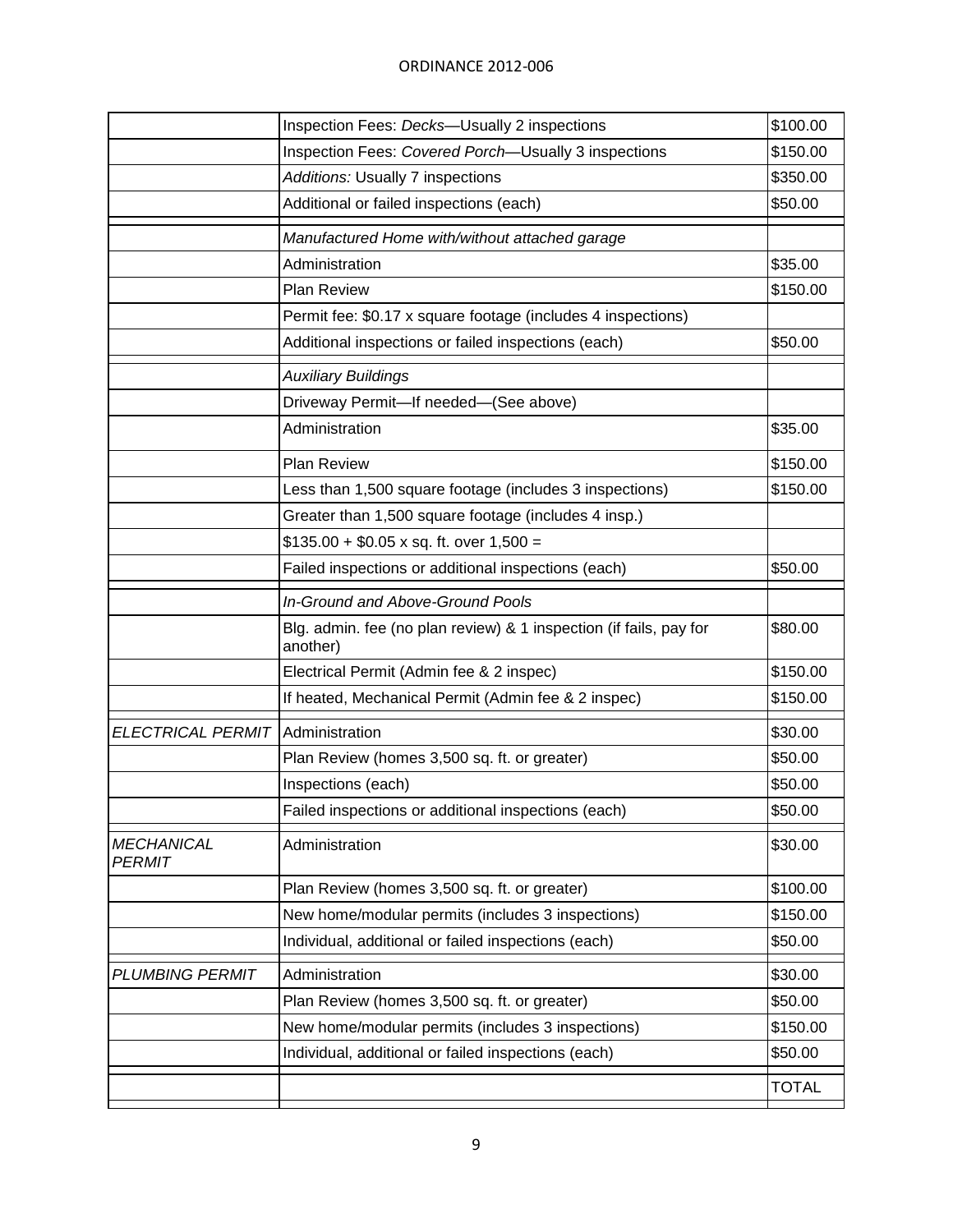| <b>COMMERCIAL</b>                  |                                                            |            |
|------------------------------------|------------------------------------------------------------|------------|
| <b>BUILDING</b><br><b>PERMIT</b>   | Administration                                             | \$60.00    |
|                                    | <b>Plan Review</b>                                         | \$200.00   |
|                                    | Permit Fee: \$250.00 + \$4.00/\$1,000.00 of cost           |            |
|                                    | Additional or Failed inspections                           | \$50.00    |
| ELECTRICAL PERMIT Administration   |                                                            | \$60.00    |
|                                    | <b>Plan Review</b>                                         | \$100.00   |
|                                    | All required inspections (determined by inspector)         | \$100.00   |
|                                    | Additional or failed inspections (each)                    | \$50.00    |
| <b>MECHANICAL</b><br><b>PERMIT</b> | Administration                                             | \$60.00    |
|                                    | <b>Plan Review</b>                                         | \$100.00   |
|                                    | All required inspections (determined by inspector)         | \$100.00   |
|                                    | All additional or failed inspections (each)                | \$50.00    |
| <b>PLUMBING PERMIT</b>             | Administration                                             | \$60.00    |
|                                    | <b>Plan Review</b>                                         | \$100.00   |
|                                    | All required inspections (determined by inspector)         | \$100.00   |
|                                    | All additional or failed inspections (each)                | \$50.00    |
|                                    | <b>TOTAL</b>                                               |            |
| <b>DRIVEWAYS/PRIVATE ROADS</b>     |                                                            |            |
| <b>DRIVEWAY</b><br><b>PERMIT</b>   | Driveways less than 100 feet                               | 25.00      |
|                                    | Driveways greater than 100 feet:                           |            |
|                                    | Administration                                             | \$25.00    |
|                                    | <b>Plan Review</b>                                         | \$15.00    |
|                                    | Inspection Fee (includes 3 inspections)                    | \$100.00   |
|                                    | Additional or failed inspections (each)                    | \$50.00    |
| <b>BOND</b>                        | Amount as specified by contractor/excavator                |            |
|                                    | If none specified by contractor/excavator: \$7.50 per foot |            |
| PRIVATE ROAD                       | 4 homes or less:                                           |            |
|                                    | Administration                                             | \$35.00    |
|                                    | <b>Plan Review</b>                                         | \$100.00   |
|                                    | Inspection Fee (includes 3 inspections)                    | \$225.00   |
|                                    | Additional or failed inspections (each)                    |            |
|                                    | <b>Security Deposit</b>                                    | \$1,000.00 |
|                                    | 5 or more homes:                                           |            |